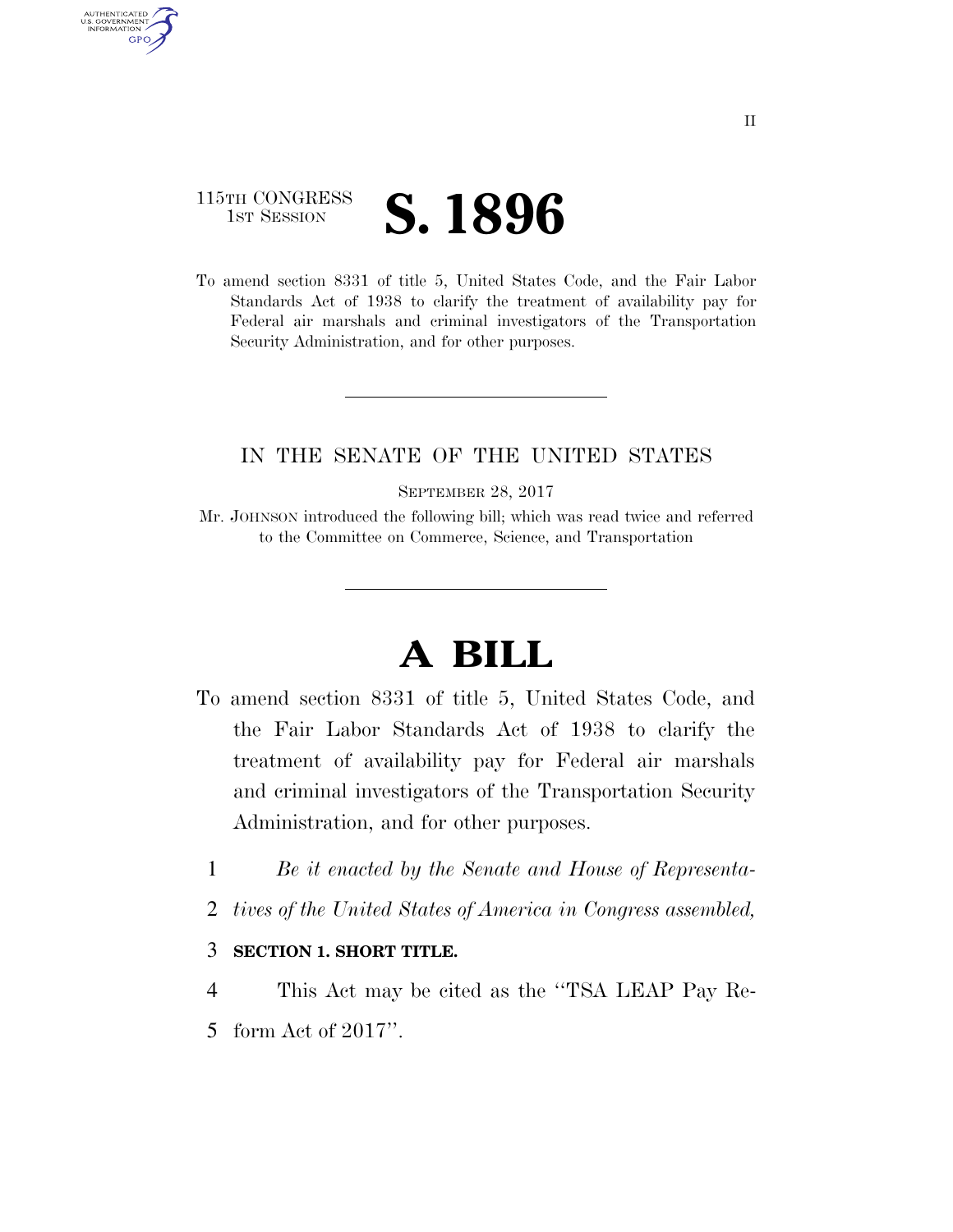#### **SEC. 2. RETIREMENT-CREDITABLE BASIC PAY.**

 (a) DEFINITION OF BASIC PAY.—Clause (ii) of sec- tion 8331(3)(E) of title 5, United States Code, is amended to read as follows:

| 5              | "(ii) received after September 11,                      |
|----------------|---------------------------------------------------------|
| 6              | 2001, by a Federal air marshal or criminal              |
| $\overline{7}$ | investigator (as defined in section                     |
| 8              | $5545a(a)(2)$ of the Transportation Secu-               |
| 9              | rity Administration, subject to all restric-            |
| 10             | tions and earning limitations imposed on                |
| 11             | criminal investigators receiving such pay               |
| 12             | under section 5545a, including the pre-                 |
| 13             | pay limitations under section<br>mium                   |
| 14             | $5547$ ;".                                              |
| 15             | (b) FAIR LABOR STANDARDS ACT EXEMPTION.-                |
| 16             | Section 13 of the Fair Labor Standards Act of 1938 (29) |
|                | 17 U.S.C. 213) is amended—                              |
| 18             | $(1)$ in subsection $(a)(16)$ —                         |
| 19             | $(A)$ by striking "is paid" and inserting "is           |
|                |                                                         |

 entitled to''; and 21 (B) by inserting ", or a Federal air mar-

 shal or criminal investigator employed by the Administrator of the Transportation Security Administration who is entitled to such avail- ability pay, as described in section 8331(3)(E)(ii) of such title (where entitlement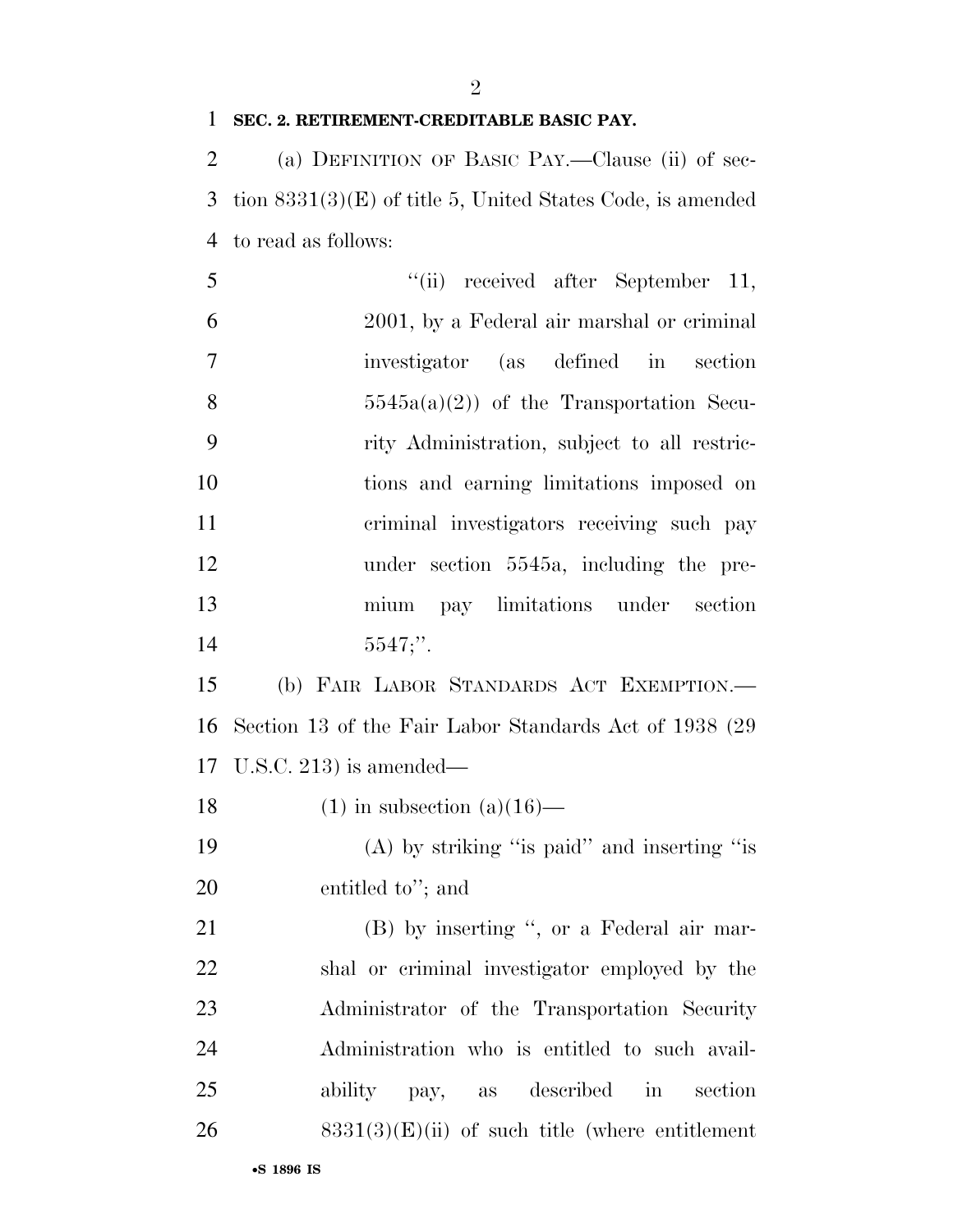| $\mathbf{1}$   | is determined before the application of any pre-        |
|----------------|---------------------------------------------------------|
| $\overline{2}$ | mium pay limitation)" before the semicolon;             |
| 3              | and                                                     |
| $\overline{4}$ | $(2)$ in subsection $(b)(30)$ —                         |
| 5              | (A) by striking "is paid" and inserting "is             |
| 6              | entitled to"; and                                       |
| $\overline{7}$ | (B) by inserting ", or a Federal air mar-               |
| 8              | shal or criminal investigator employed by the           |
| 9              | Administrator of the Transportation Security            |
| 10             | Administration who is entitled to such avail-           |
| 11             | ability pay, as described in<br>section                 |
| 12             | $8331(3)(E)(ii)$ of such title (where entitlement       |
| 13             | is determined before the application of any pre-        |
| 14             | mium pay limitation)" before the period.                |
| 15             | (с) EFFECTIVE DATE; APPLICABILITY.—                     |
| 16             | (1) IN GENERAL.—Subject to paragraph $(2)$ ,            |
| 17             | this Act, and the amendments made by this Act,          |
| 18             | shall take effect on the first day of the first pay pe- |
| 19             | riod commencing on or after the date of enactment       |
| 20             | of this Act.                                            |
| 21             | $(2)$ RETROACTIVE APPLICATION.—                         |
| 22             | (A) IN GENERAL.—Any availability pay re-                |
| 23             | ceived for any pay period commencing before             |
| 24             | the date of enactment of this Act by a Federal          |
| 25             | air marshal or criminal investigator employed           |